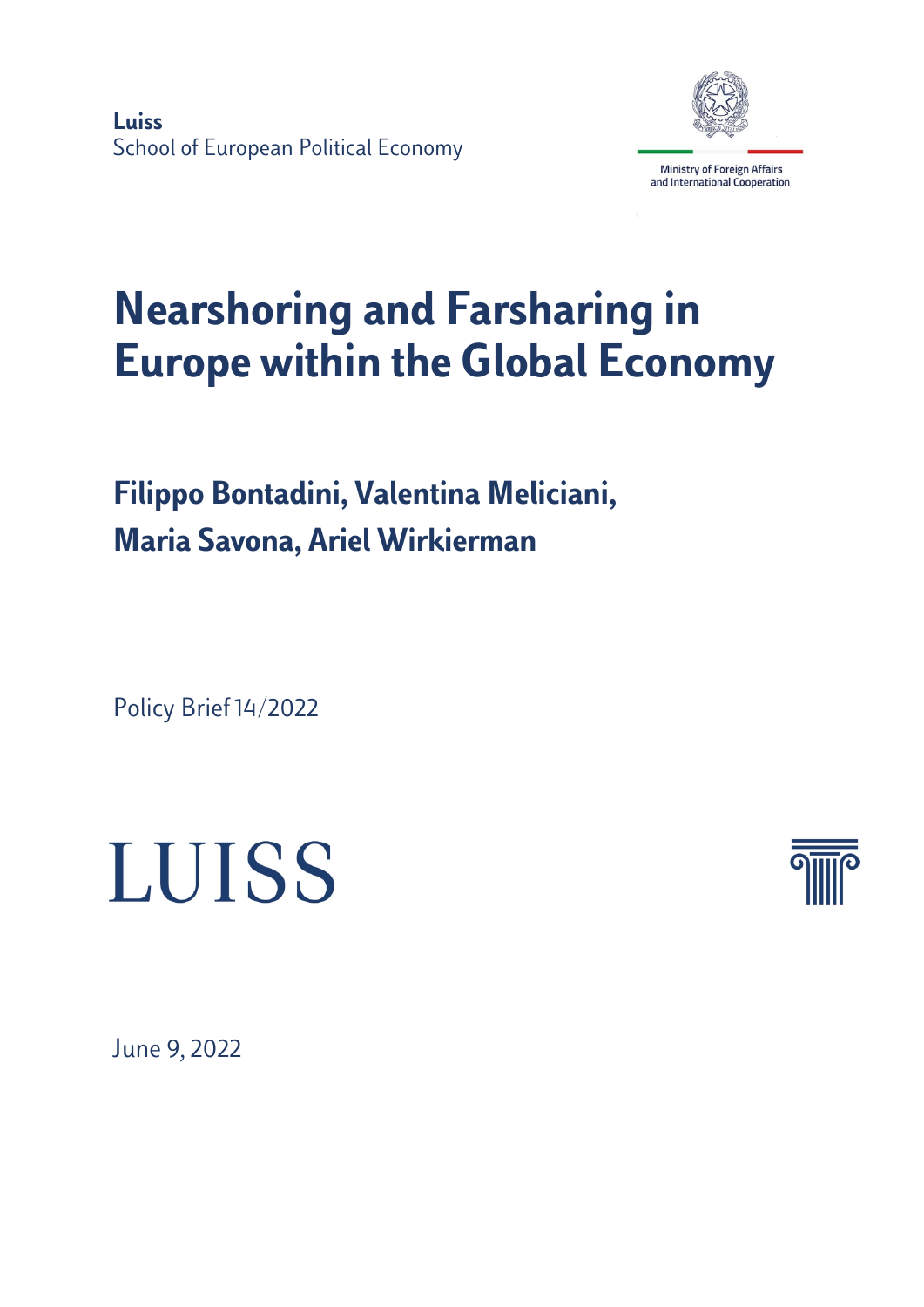*This policy brief is realized with the support of the Policy Planning Unit of the Ministry of Foreign Affairs and International Cooperation pursuant art 23-bis of Presidential Decree 18/1967. The opinions contained in this policy brief are solely those of the panelists and do not necessarily reflect the opinions of the Ministry of Foreign Affairs and International Cooperation.*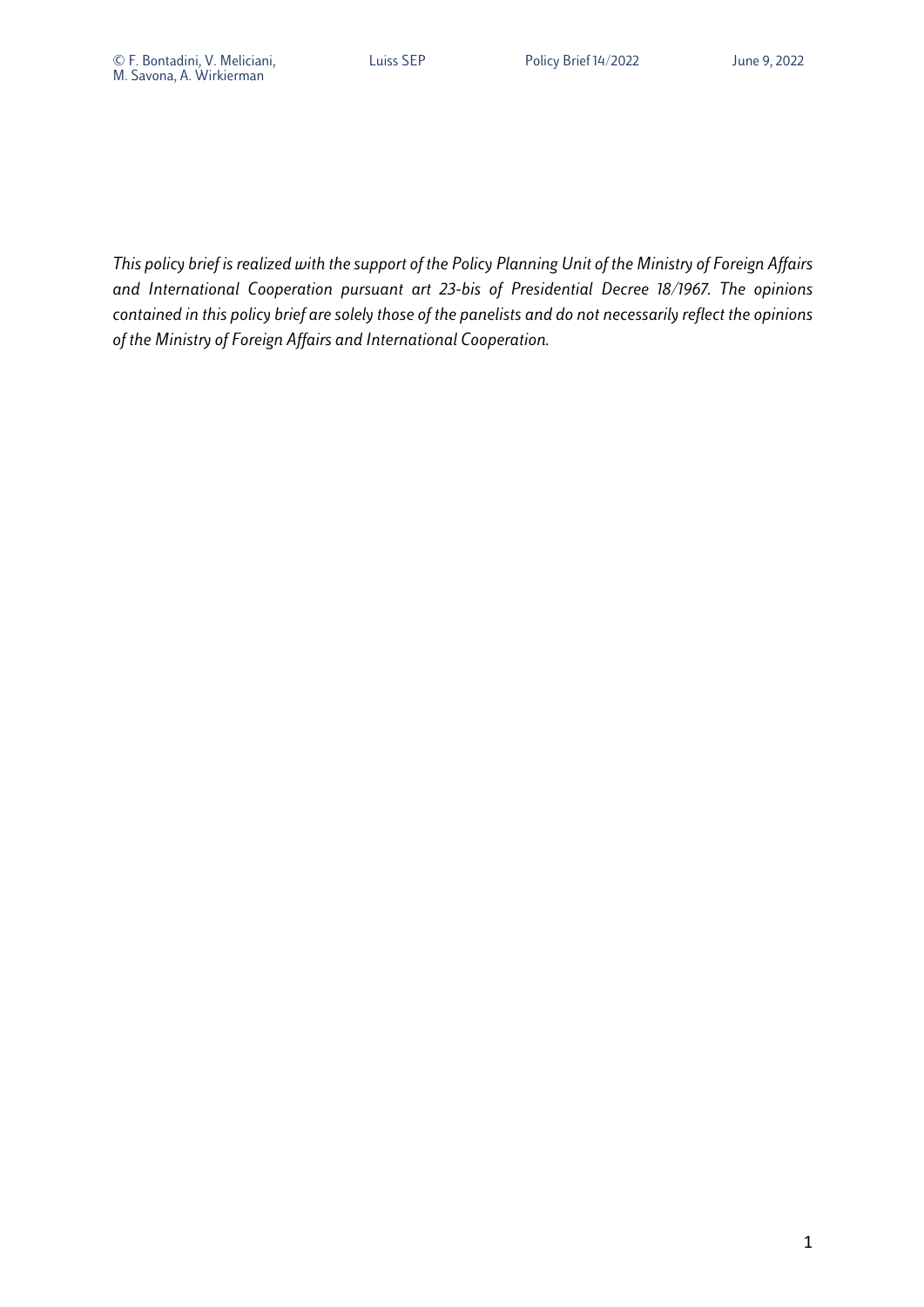## **Nearshoring and Farsharing in Europe within the Global Economy**

Filippo Bontadini<sup>1,3,4</sup>| Valentina Meliciani<sup>1</sup> | Maria Savona<sup>1,3</sup> | Ariel Wirkierman<sup>2,3◆</sup>

#### **1 INTRODUCTION**

Has the world economy really entered a phase of de-globalisation or deceleration in globalisation after the great recession of 2008-09? Or, rather, are we experiencing a phase of reorganisation of value chains with a shift from global to more regional configurations? Is the increasingly popular term "nearshoring" indicative of a significant trend similarly affecting Europe, Asia-Pacific and the Americas on both the sourcing and destination sides of value chains or are there regionally distinctive trends?

Recent studies addressing some of these questions find no conclusive evidence of de-globalisation but rather a slowing down of the pace of globalisation relative to the 'hyper-globalisation' era (1986-2008) (Piatanesi and Arauzo-Carod, 2019; Antràs, 2020). Despite the extensive literature on globalisation trends and the revived interest in the topic due to the emergence of the Covid-19 pandemic (Baldwin and Evenett, 2020) and the war in Ukraine, empirical evidence on the reconfiguration of global value chains (GVCs) that takes into account both the sourcing (production) and destination (consumption) of value added within and across regional areas is still missing.

Taking into account both the source and destination sides of GVCs is essential for envisaging possible strategies and avenues to follow in Europe in line with the concept of open strategic autonomy.

This policy brief applies (and further refines) the well-established input-output methodology (Foster-McGregor and Stehrer, 2013; Timmer et al., 2014; Los et al., 2015) to the – recently released – OECD Inter-Country Input-Output (ICIO) 2021 dataset to shed light on these issues.

We find very clear-cut results on Europe, suggesting two opposite trends on the source and destination sides of GVCs: Europe is increasingly sourcing value added from within the region (which we refer to as "nearshoring") but exporting value added globally (a so-far understudied phenomenon which we term "farsharing").

<sup>¨</sup> 1 Luiss – Libera Universita' Internazionale degli Studi Sociali Guido Carli 2IMS, Goldsmiths, University of London 3SPRU, University of Sussex 4OFCE – SciencesPo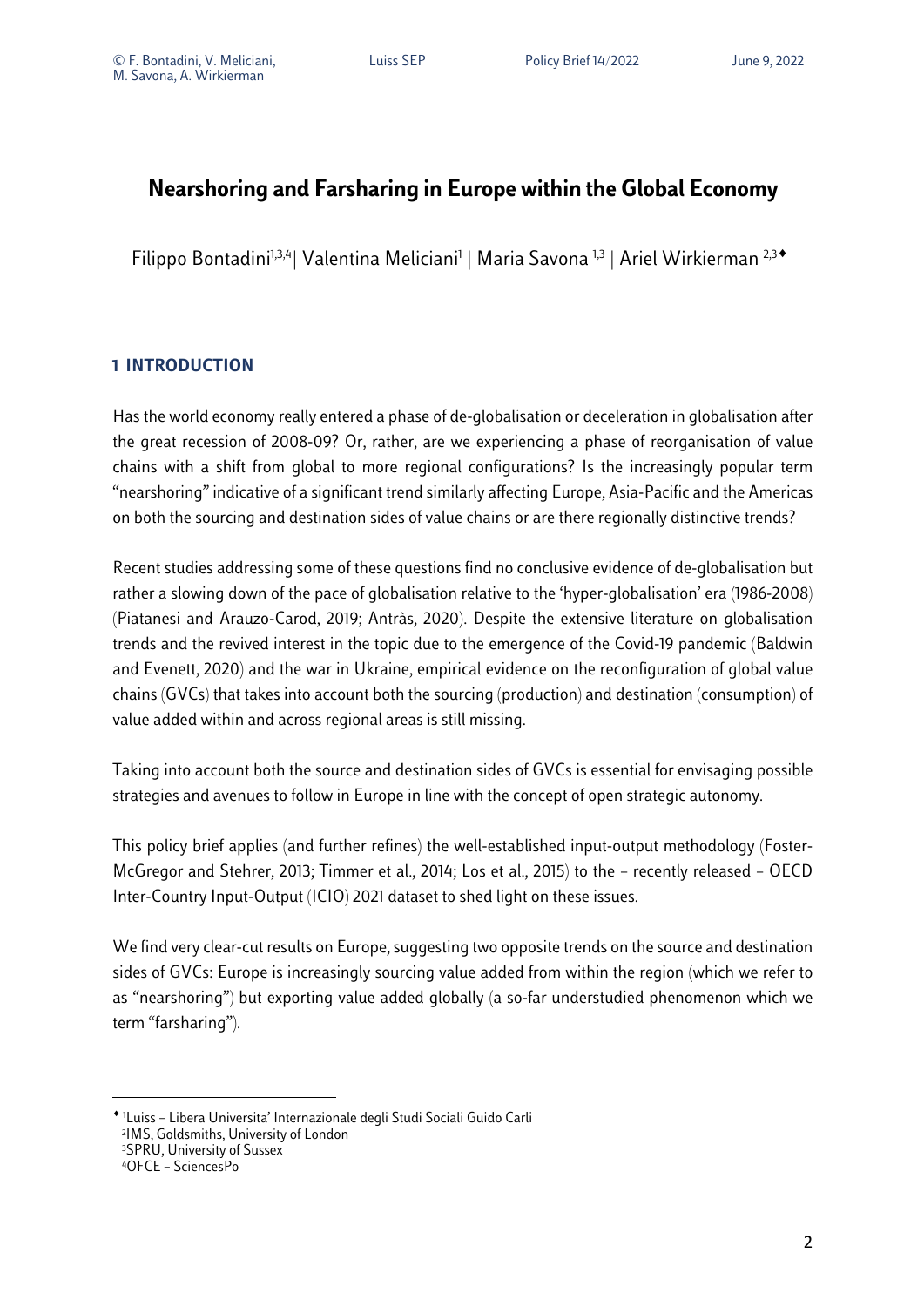These two trends raise new questions on Europe's GVC participation. On the one hand, there is the degree to which it is driven by innovation and international competitiveness and, on the other hand, there is the role played by the contraction of domestic demand, partially brought about by fiscal consolidation policies in Europe over the past decade.

In light of this, our evidence suggests that policies aiming at strategic autonomy in Europe should take into account the increasing dependence of the area on foreign demand, especially in relation to the long-standing effects of fiscal consolidation policies on its own countries' domestic final output. In sum, Europe should not only focus on the sourcing of value added across production processes, but also on the final demand that generates economic activity in Europe.

#### **2 MEASURING REGIONAL AND GLOBAL VALUE ADDED CONTENT OF TRADE**

The starting point to devise nearshoring and farsharing indicators is the world's gross value added (GVA). Each monetary unit of gross output embodies an amount of value added. But gross output is itself generating by demand for final products through direct and indirect inter-country, inter-industry input requirements. Hence, the value-added content of output can be distributed across and linked to each generating source of final demand, exhausting total value added in the world economy.

Using matrix algebra (for details, please refer to Bontadini et. al., 2022), it is possible to distinguish the geographical source and destination of value added contributed by each country-industry to each country-global-value-chain (GVC). <sup>1</sup> In technical terms, a country-GVC represents an *international* subsystem (Sraffa, 1960, p. 89) or vertically integrated sector (Pasinetti, 1973), in the sense that it is a unit of analysis comprising all direct and indirect input (and value added) requirements to produce a given element of final output in the world economy.

To pursue our analysis, we formulate indicators capturing two aspects of the redistribution of global income through GVCs.

First, we adopt an *input sourcing* perspective: we look at where value chains in each region draw valueadded contributions from and whether this comes from within (i.e. the Regional Foreign Value added Share, RFVAS) or outside (i.e. the Global Foreign Value Added Share, GFVAS) a country's region.

Second, we adopt an *output destination* perspective: we look at the final destination of domestic value added and whether it contributes to value chains articulated within (i.e. Regional Foreign Subsystem Share, RFSUBS) or outside (i.e. Global Foreign Subsystem Share, GFSUBS) a country's region.

<sup>1</sup> It is important to stress the difference between country-industry and country-GVC. The former refers to a given industry in a given country -- much like in standard statistics -- which produces both final and intermediate goods. The latter, instead, refers to the production of final goods that reaches completion in a given country-industry but also includesthe value-added contributions of all other countries and industries across the world. For example, the production of the textile industry in Italy includes both cloth that is used for production by other industries and dresses that are sold as final products. The Italian GVC instead only includes dresses sold as final goods but it includes the value added of design, yarn, dyes and cotton (and other intermediates) coming from outside of the Italian textile industry.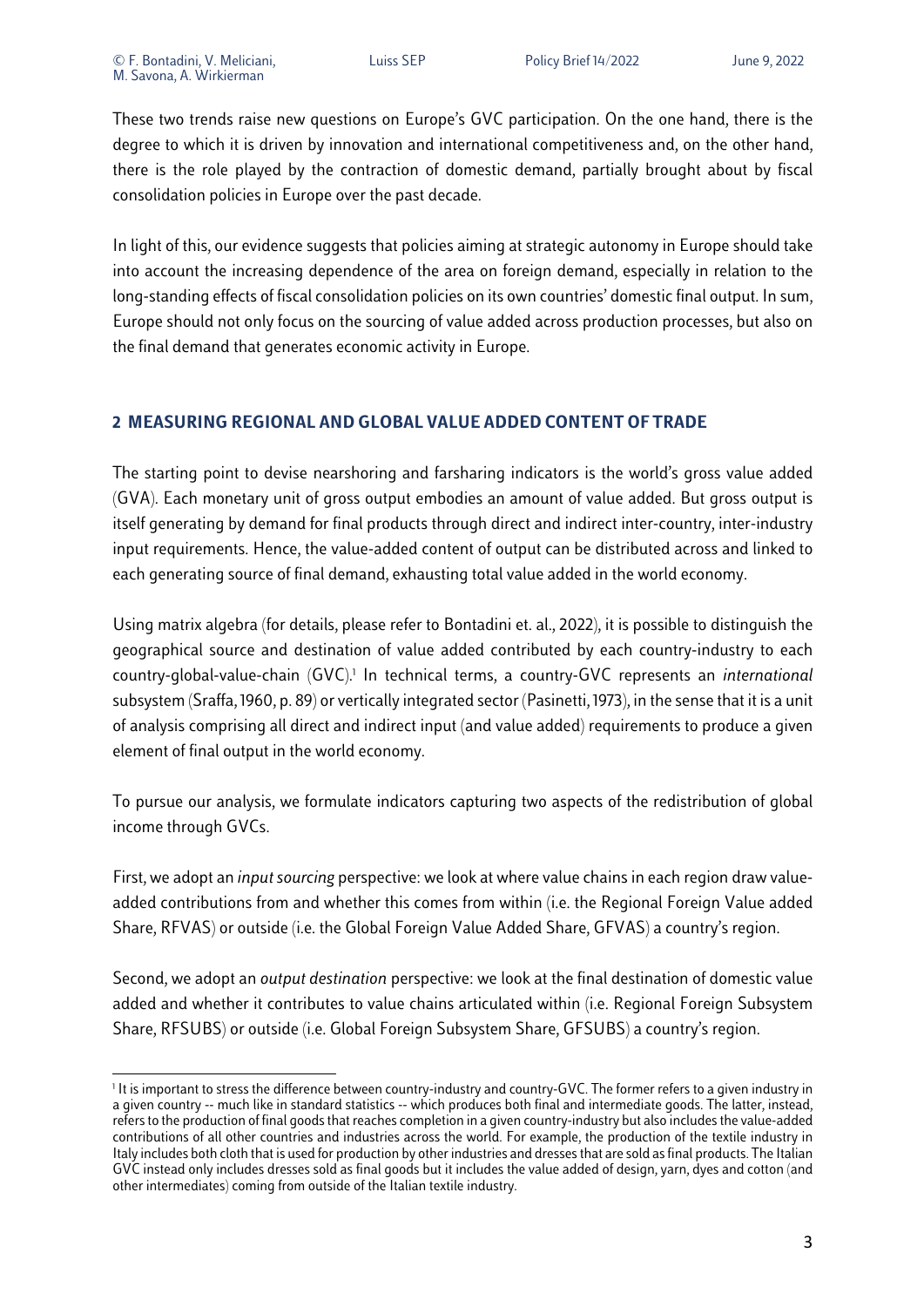We then define regional-to-global ratios:

$$
NFVA = \frac{RFVAS}{GFVAS} \qquad \text{and} \qquad NFSUB = \frac{RFSUBS}{GFSUBS} \tag{1}
$$

capturing the degree of regionalisation of value chains or industries, respectively. Hence, if NFVA is increasing (decreasing), the country (or region) is nearshoring (farshoring), whereas if NFSUB is increasing (decreasing), the country (or region) is nearsharing (farsharing).

In order to capture the employment dimension of international production fragmentation, besides computing the redistribution of global income through GVCs, we also formulate all previous indicators in terms of the employment content of final output.

Hence, on the one hand, from an *input sourcing* perspective, we will have the Regional Foreign Employment Share (RFEMS) and the Global Foreign Employment Share (GFEMS), quantifying the proportion of total GVC employment coming from within or outside a country's region. On the other hand, from an *output destination* perspective, we compute the domestic employment contributions to foreign regional (RFSEMS) and global (GFSEMS) GVCs. Also in this case we define regional-to-global ratios:

$$
NFEM = \frac{RFEMS}{GFEMS} \qquad \text{and} \qquad NFSEM = \frac{RFSEMS}{GFSENS} \tag{2}
$$

Thus, we use the indicators devised to quantify the extent of far/near*shoring* and far/near*sharing* in the global economy from both income and employment perspectives.

#### **3 RESULTS**

Computations require a set of global input–output tables. We use the OECD Inter-Country Input-Output (ICIO) dataset – published in November 2021 – providing data for 45 industries (based on ISIC Rev. 4) across 66 countries, covering the 1995-2018 period.<sup>2</sup> We consider three macro-regions: the European Union (EU28), Asia-Pacific (AP) and North and Latin America (NLA). <sup>3</sup> We focus on GVCs articulated around manufacturing final outputs to compute foreign value added shares<sup>4</sup> and on manufacturing industries to compute domestic value-added contributions to foreign GVCs.<sup>5</sup>

<sup>2</sup> Data can be accessed at http://oe.cd/icio

<sup>&</sup>lt;sup>3</sup> EU28 considers 28 European countries, including Croatia and the UK; AP considers 18 countries: ASEAN Plus Six (i.e. including China, Japan, South Korea, India, Australia and New Zealand), together with Hong Kong and Chinese Taipei; NLA considers 9 countries: USMCA, together with Argentina, Brazil, Chile, Colombia, Costa Rica and Peru.

<sup>4</sup> This means that we only consider the production of final manufacturing goods. Recall, however, that a manufacturing GVC requires – directly and/or indirectly – inputs from all industries of an economy (primary sectors and services included).

<sup>5</sup> A manufacturing industry contributes to foreign GVCs for all final products (primary sectors and services included).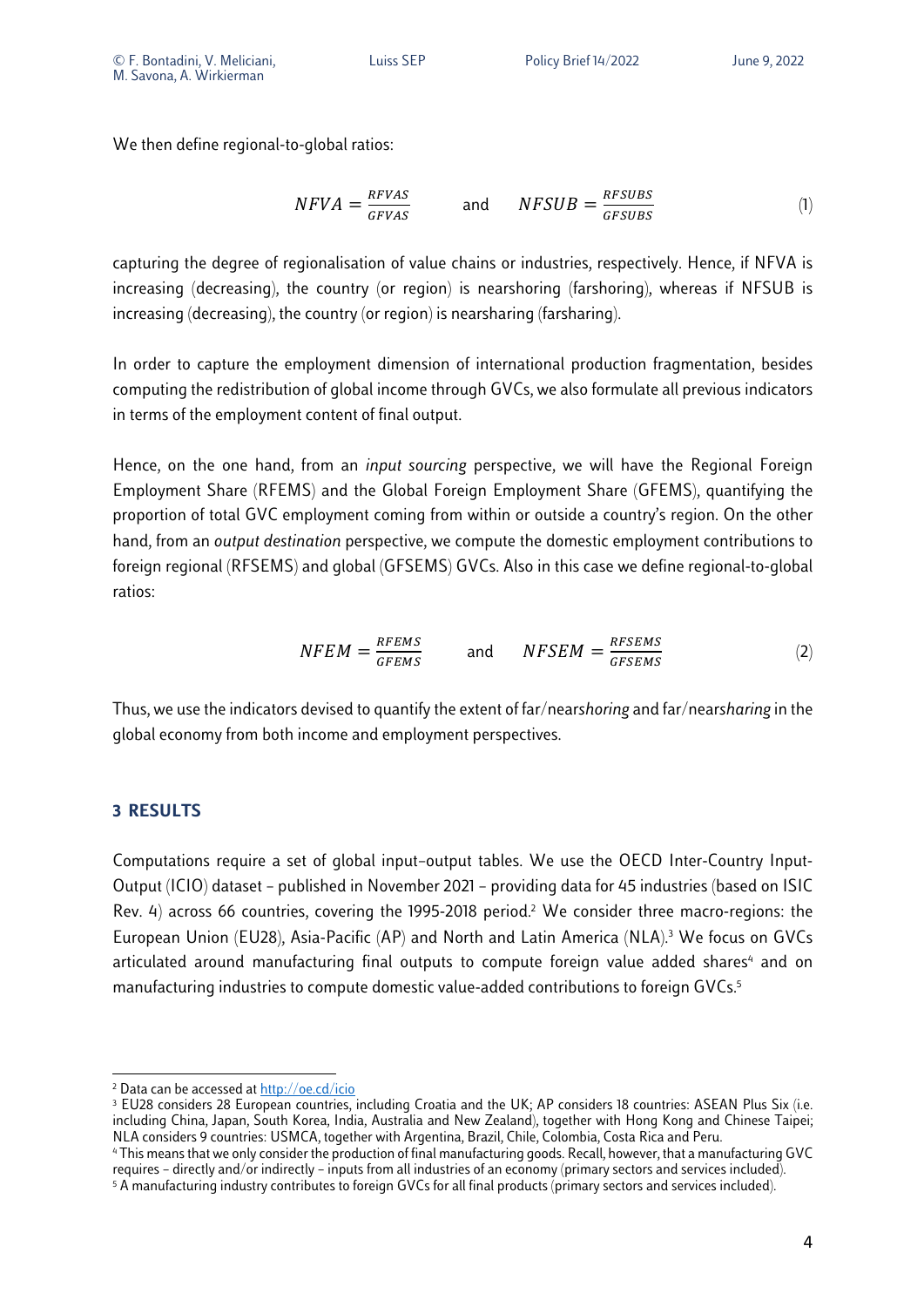The upper panel of Figure 1 reports the ratio between RFVAS and GFVAS, while the lower panel depicts that between RFSUBS and GFSUBS. These correspond to NFVA and NFSUB in Equation (1), respectively. Increases in these ratios reflect nearshoring of the sourcing of FVA and its homologue on the destination side, which we term as "nearsharing," respectively.

We can see starkly different patterns for each region, with three key findings emerging.

#### **3.1 Nearshoring in Europe and Asia-Pacific**

First, Europe has a much higher level of intra-regional integration than both Asia-Pacific and the Americas; this is true when looking at either NFVA or NFSUB in Figure 1.

The upward trend for NFVA since 2012 in Europe and Asia-Pacific suggests that nearshoring is taking place in both regions. For Europe, this comes after a long-period decline in the sourcing of regional *visà-vis* extra-European value added. In contrast, Asia-Pacific shows a rather stable trend until 2012.





*Source*: Authors' calculations based on OECD-ICIO 2021 database.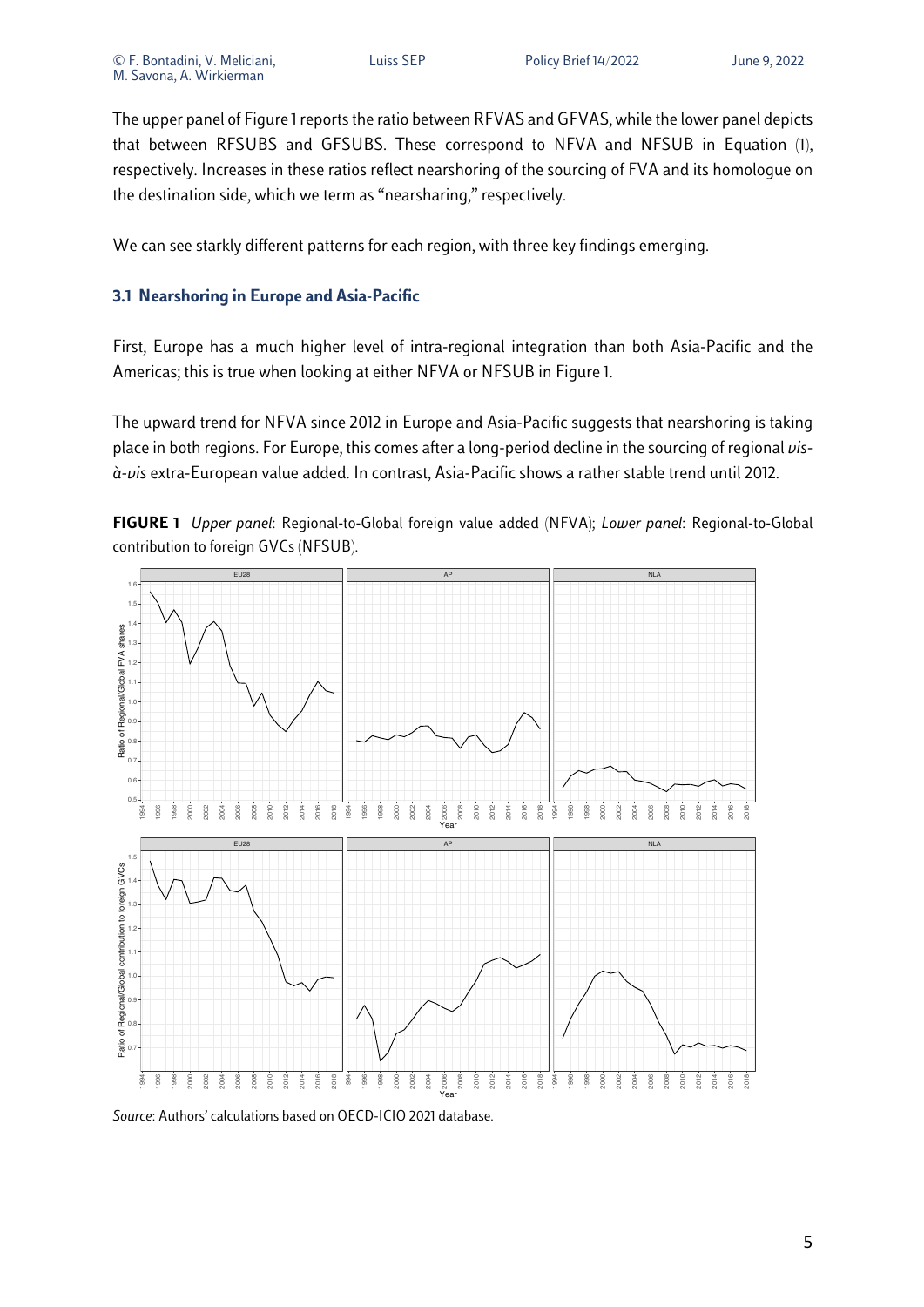



*Source*: Authors' calculations based on OECD-ICIO 2021 database.

Looking at the upper panel of Figure 2, we can see that this common nearshoring trend since 2012 actually has different drivers. In Asia-Pacific it is the result of a sharp decline in global sourcing *vis-àvis* a stagnant regional share, implying an increase in domestic value added content. <sup>6</sup> In contrast, nearshoring in Europe is linked to a steady increase in the regional value added share coupled with a declining (though later rebounding) global share. Finally, the Americas show a slowly declining trend for NFVA, with regional FVA remaining at relatively lower levels than for the other two regions.

 This is because RFVAS and GFVAS are shares of value added and together with the domestic share of value they add up to 100%.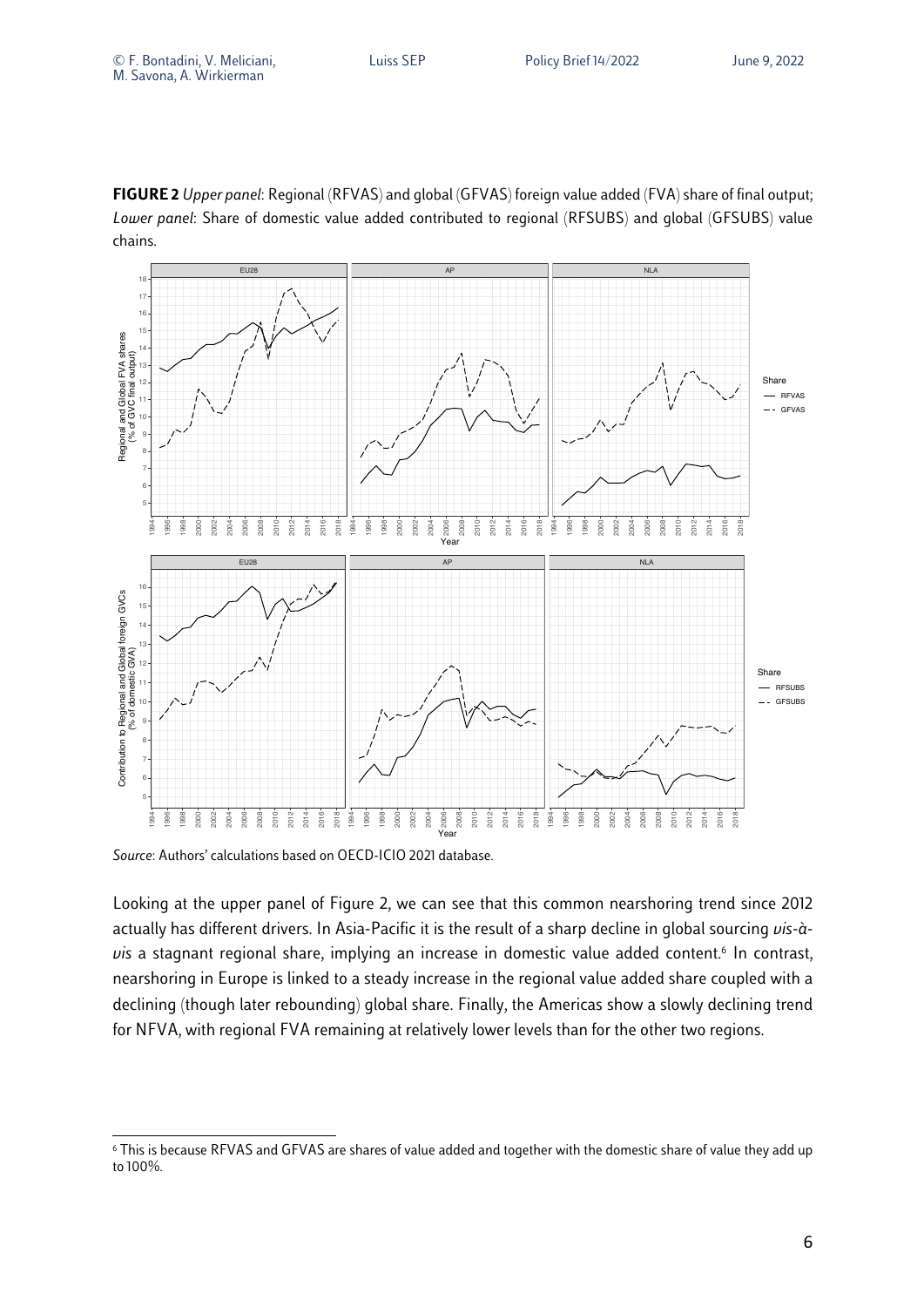#### **3.2 Commodity price super-cycle and global backward linkages**

Looking at the upper panel of Figure 2, the synchronised rise (2002-2012), decline (2012-2016) and rebound (2016- 2018) of the global FVA component (GVAS) across regions – though with different intensity – suggests the influence of a common driver, namely, the commodity price super-cycle (Reinhart et al., 2016).

As a robustness exercise, we recalculate regional and global FVA shares but exclude all value-added contributions by primary industries from our computations, reporting results in Figure 3.7

**FIGURE 3** *Upper panel*: Regional-to-Global foreign value added (NFVA); *Lower panel*: Regional (RFVAS) and global (GFVAS) foreign value added (FVA) share of final output.

**Note**: All value added corresponding to primary industries has been excluded from the computations. The upper panel of the figure replicates the upper panel from Figure 1, while the lower panel does the same for the upper panel from Figure 2.



*Source*: Authors' calculations based on OECD-ICIO 2021 database.

 The inter-country input-output database used is only available in current prices, making it impossible to disentangle price from volume effects. We therefore exploit the fact that price effects from primary commodities originate from a clear subset of industries to exclude these from our calculations. Please note that, by focusing on the industry of origin, rather than the final product around which a GVC is articulated, indicators RFSUBS and GFSUBS are unaffected by these recalculations, given that we already focus on manufacturing industries of origin contributing to all GVCs.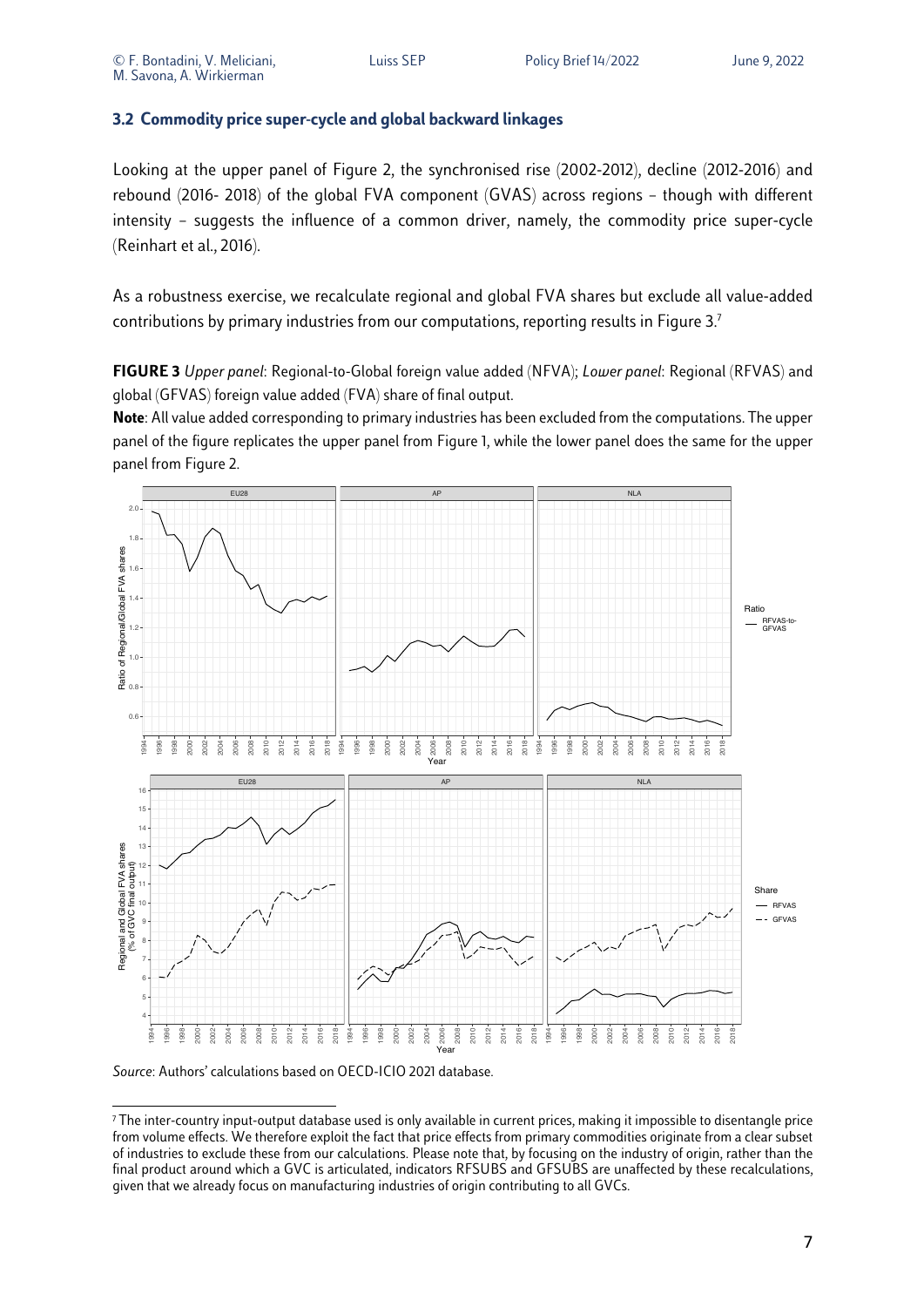Notably, now the regional FVA share appears always above the global FVA component for Europe and Asia-Pacific (lower panel of Figure 3). This suggests that their relative dependence on extra-regional input sourcing fluctuates with commodity prices and, more importantly, signals a limited input substitutability capacity as prices increase. Hence, global backward linkages in value-added terms are considerably affected by primary commodity prices.<sup>8</sup> This notwithstanding, the upper panel of Figure 3 suggests that the nearshoring trend in Europe since 2012 persists, with no sign of it slowing down after 2016, even when the commodity price super-cycle is accounted for.

#### **3.3 Farsharing in Europe**

Third, when it comes to the (regional/global) destination of domestic value added – in lower panels of Figure 1 – NFSUB in the Americas first increases starkly when NAFTA came into effect, but steadily decreases as China joins the WTO (2001) and becomes a major player in the global economy, absorbing growing shares of American-produced GVA. Instead, nearshoring in Asia-Pacific is complemented by a relative increase in the regional destination of its domestic value added. This is mainly driven by a declining global share in combination with a stagnant regional share (GFSUBS and RFSUBS in Figure 2, respectively), reflecting the fact that this region has been able to rely on its countries' own domestic demand to absorb value added.

Europe shows yet a different pattern. On the one hand, non-European value chains have been absorbing an increasing share of value added produced within the continent (GFSUBS in the bottomleft panel of Figure 2). On the other hand, it took almost a decade for the share of European value added absorbed by European value chains (RFSUBS) to recover its pre-crisis level (2007). The combination of these two trends leads to what we refer to as "farsharing."

#### **3.4 Nearshoring of Employment in Europe**

Trends in the employment content of final output in Europe reflect trends in value added but also differences in productivity across geographical areas. Figure 4 (upper left panel) shows that, from an *input sourcing* perspective, the Regional Foreign Employment Share lies always below the Global Foreign Employment Share (GFEMS) despite the opposite being true for the foreign value added shares (Figure 3, lower panel). Although Europe is sourcing the majority of value added from within the region, the employment contribution from within the region is below the global employment contribution. This means that the GVC activities carried out outside Europe are more labour intensive than those performed within Europe.

Looking at trends in the ratios, we find evidence of nearshoring also in the case of employment (Figure 4, lower left panel). The phenomenon is more pronounced than value added nearshoring and starts in

<sup>&</sup>lt;sup>8</sup> While this is well beyond the scope of this work, our results do suggest that it may prove to be a challenge for Europe to quickly end its dependence on Russian gas.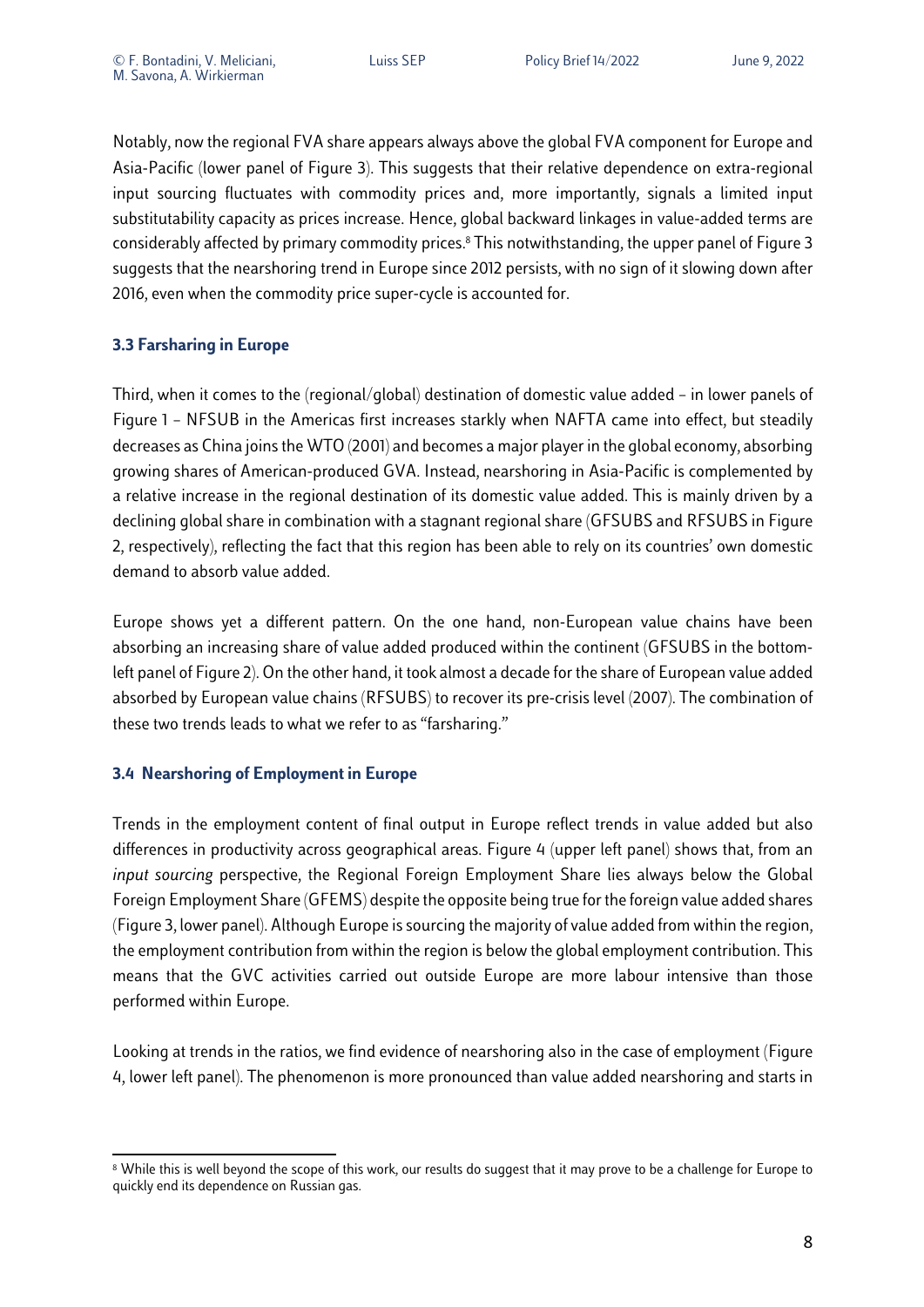2008 with the financial crisis. This is probably due to both a stagnant global component of foreign valued added contribution to European value chains and to a decrease in global labour requirements.

From an *output destination* perspective, the domestic employment contributions to foreign regional GVCs (RFSEMS) are always larger than the global (GFSEMS) ones (Figure 4 upper right panel). This occurs also after 2011 when non-European value chains started absorbing more global than regional value added (see lower panel Figure 2). Overall, also in the case of employment we find from 2008 to 2012 a clear phenomenon of farsharing (Figure 4 lower right panel), with foreign non-European GVCs generating an increasing share of employment in European industries.

**FIGURE 4** *Upper panel*: Regional and global foreign employment (FEM) shares and domestic employment contributions to foreign GVCs (FSEM); *Lower panel*: Regional-to-Global foreign employment (FEM) shares and domestic employment contributions to foreign GVCs (FSEM).

**Note**: All value added and employment corresponding to primary industries has been excluded from the computations.



*Source*: Authors' calculations based on OECD-ICIO 2021 database.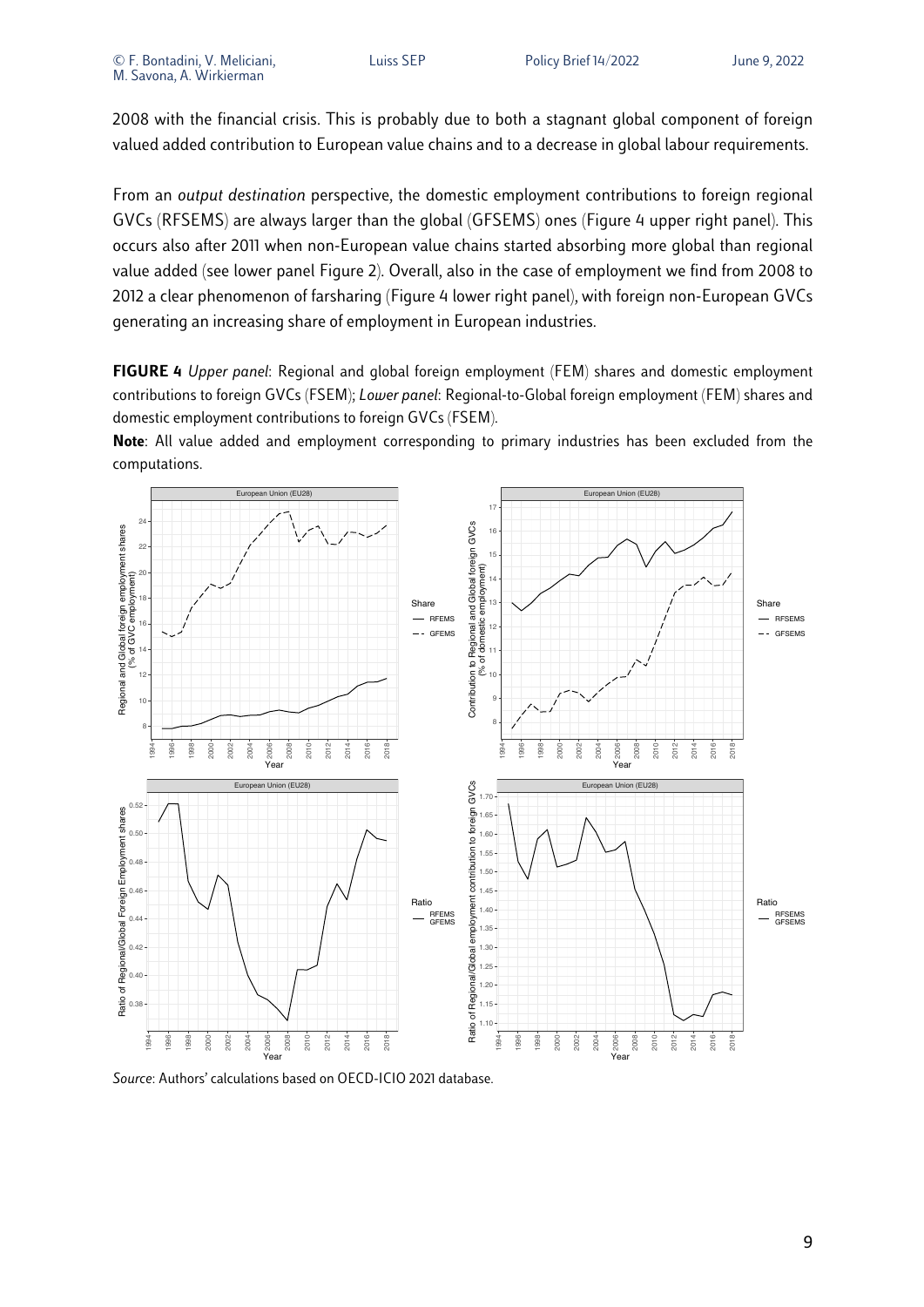#### **3.5 Discussion and Policy Implications**

In conclusion, our analysis identifies three distinct GVC integration patterns. First, a European model emerges, characterised by an increasing regionalisation of its foreign value-added sourcing (nearshoring) and a globalisation of EU domestic valued- added contributions (farsharing). Second, and in contrast to Europe, the Asia-Pacific area experiences a relative regionalisation of input sourcing and a consolidation of its own countries' domestic final demand for value-added absorption after the global financial crisis (2008-2009). Finally, the Americas have, by far, the lowest level of GVC regionalisation, both in terms of input sourcing and of domestic value-added destinations, in stark contrast with the other regions.

The evidence of nearshoring in Europe seems to be the effect of a faster increase in the regional share than the global share of sourcing. However, it remains to discern whether such trends will hold in the future.

At the moment both the pandemic and the war in Ukraine suggest that, at least in some strategic areas, there are political reasons for geographically shortening global value chains. To fully grasp the evidence of farsharing, note that domestic value added contributes to either foreign (regional/global) or domestically articulated GVCs.<sup>9</sup> It follows that a stable share of value added absorbed by European value chains – coupled with a sharp increase in the share of value added absorbed by extra-regional ones (gradually replaced by intra-regional demand since 2012) – suggests that final demand from domestically articulated value chains has been particularly weak.

This has two key implications that warrant further research and policy discussion. First, it appears that, following the global financial crisis (2008-2009) and sovereign debt crisis in some European countries (2011), fiscal consolidation policy in Europe has contributed to shrinking demand from domestically articulated value chains. The extent to which this has happened may have been underestimated by policy makers across the continent. Second, in response to this, European country industries have redirected output towards extra-European value chains (Polyak, 2021).10

The nearshoring and farsharing trends suggest the consolidation of a European export-led growth model involving an increase in intra-regional backward linkages and a diversification towards extraregional markets. While the perception of the fragility of GVCs to external shocks after the pandemic and the war in Ukraine has shifted the debate on the trade-off between efficiency and security in the direction of reshoring or nearshoring (Javorcik, 2020; Posen 2022; World Bank 2022), little attention has been paid to the destination of European value added.

<sup>9</sup> This is because RFSUBS and GFSUBS are shares of value added and, together with the share of value added absorbed by domestic value chains, they add up to 100%.

<sup>&</sup>lt;sup>10</sup> The evidence we present in this study is aggregated at the European level, masking, no doubt, a great deal of heterogeneity at the country and industry level. In our ongoing research we apply the methods outlined here to provide insights at a more granular level.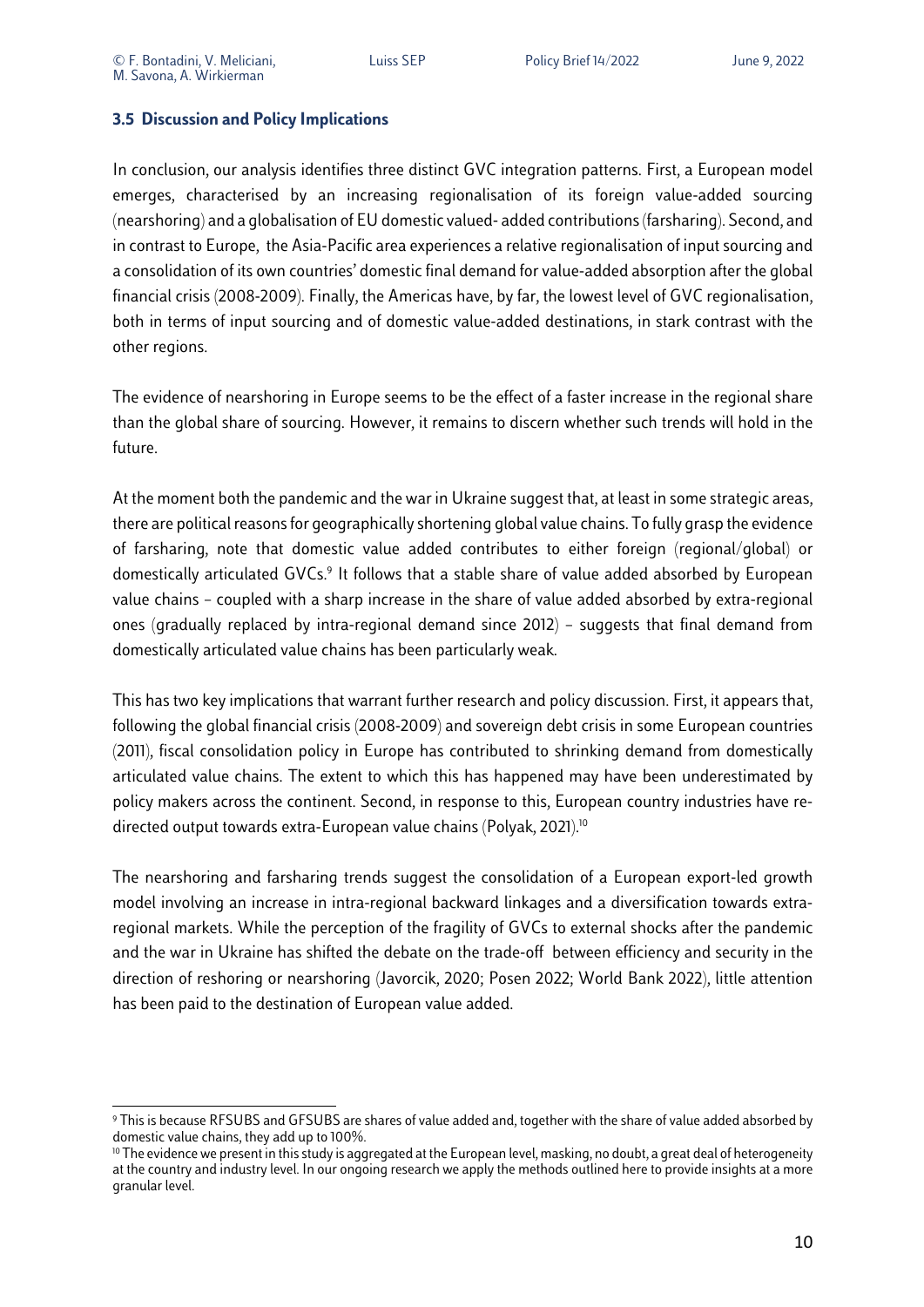Differently from Asia, where nearshoring is accompanied by an increasing domestic absorption of value added, Europe has become increasingly dependent on foreign demand. This requires a deeper analysis of the gains and losses for Europe of a process of further fragmentation of value chains into regional blocks. While Europe should be aware of the economic and political risks of a deceleration of globalisation and should defend multilateralism and contrast a new wave of protectionism, its capacity to play a geo-economic role requires a step forward in both common industrial and macroeconomic policies.

This implies that a deeper reflection should be made on the future of European economic governance and on the necessity to reconcile the EU domestic and global agendas (Buti and Messori, 2022). Open strategic autonomy requires an adequate European fiscal stance which can be achieved only through a central fiscal capacity allowing European common investments that are necessary not only for ensuring the supply of strategic inputs but also to sustain European demand.

Finally, from an employment perspective, our results show that European GVCs mostly generate employment outside of Europe, suggesting that these are low value-added jobs. In contrast, most of European employment is generated by European GVCs. In this respect, our results suggest caution in considering the benefits of nearshoring from an employment perspective. Concerning sourcing, it is likely that it will mostly be low-wage and low-productivity jobs that may be reshored and from the destination perspective, it seems that most EU jobs are already dependent on European value chains and that there is therefore little potential to increase this further.

Overall, these results highlight that value added and employment are not always distributed in the same way along GVCs and that both aspects should be at the forefront of policy discussions on the future of GVCs.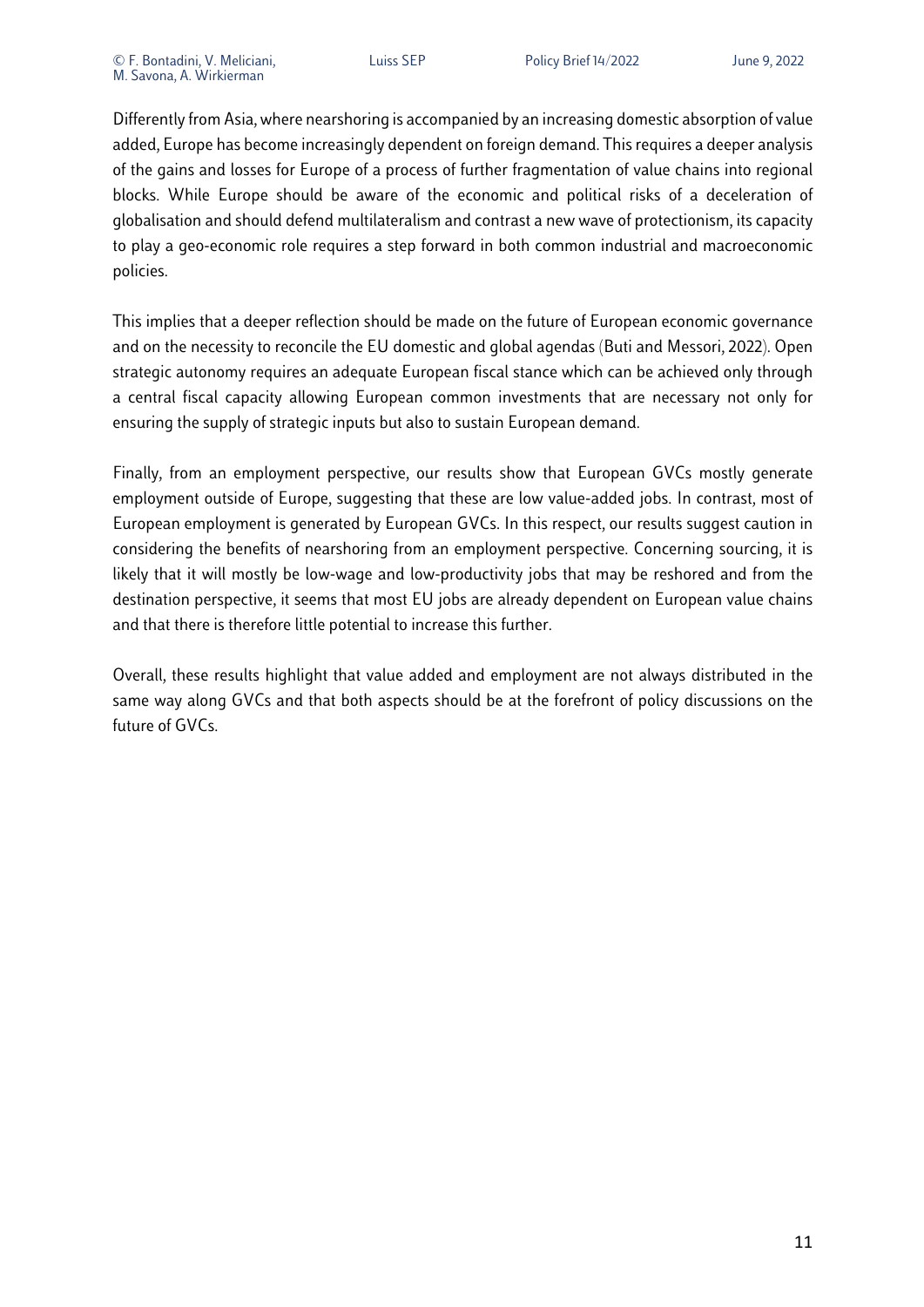### **References**

Antràs, P., 2020. *De-Globalisation? Global Value Chains in the Post-COVID-19 Age*. Working Paper 28115. National Bureau of Economic Research.

Baldwin, R.E., Evenett, S.J., 2020. *COVID-19 and Trade Policy: Why Turning Inward Won't Work*. CEPR Press, London.

Bontadini, F., Meliciani, V., Savona, M., Wirkierman, A. (2022) *Nearshoring and Farsharing in Europe within the Global Economy*. Working Paper, LUISS School of European Political Economy.

Buti, M., Messori, M. (2022). Reconciling the EU's domestic and global agendas. VoxEU, 12 April.

Foster-McGregor, N., Stehrer, R., 2013. *Value added content of trade: A comprehensive approach*. Economics Letters 120, 354– 357.

Javorcik, B., 2022. *Global supply chains will not be the same in the post-Covid-19 world*, in Baldwin, R.E., Evenett, S.J., (Eds), 2020.

Los, B., Timmer, M.P., de Vries, G.J., 2015. *How global are global value chains? A new approach to measure international fragmentation*. Journal of Regional Science 55, 66–92.

Pasinetti, L. L. (1973) *The Notion of Vertical Integration in Economic Analysis*. Metroeconomica 25(1), 1- 29.

Piatanesi, B., Arauzo-Carod, J.M., 2019. *Backshoring and nearshoring: An overview*. Growth and Change 50, 806–823.

Polyak, P., 2021. *External enablers of eurozone austerity: exploring the link between the ease of suppressing domestic spending and trading partners' demand*. New Political Economy , 1–17.

Posen, A., 2022. The End of Globalization? What Russia's War in Ukraine Means for the World Economy. Foreign Affairs, March 17, 2022.

Reinhart, C.M., Reinhart, V., Trebesch, C., 2016. *Global cycles: Capital flows, commodities, and sovereign defaults, 1815-2015*. American Economic Review 106, 574–80.

Sraffa, P. (1960). *Production of Commodities by Means of Commodities*. Cambridge University Press, Cambridge.

Timmer, M.P., Erumban, A.A., Los, B., Stehrer, R., De Vries, G.J., 2014. *Slicing up global value chains*. Journal of Economic Perspectives 28, 99–118.